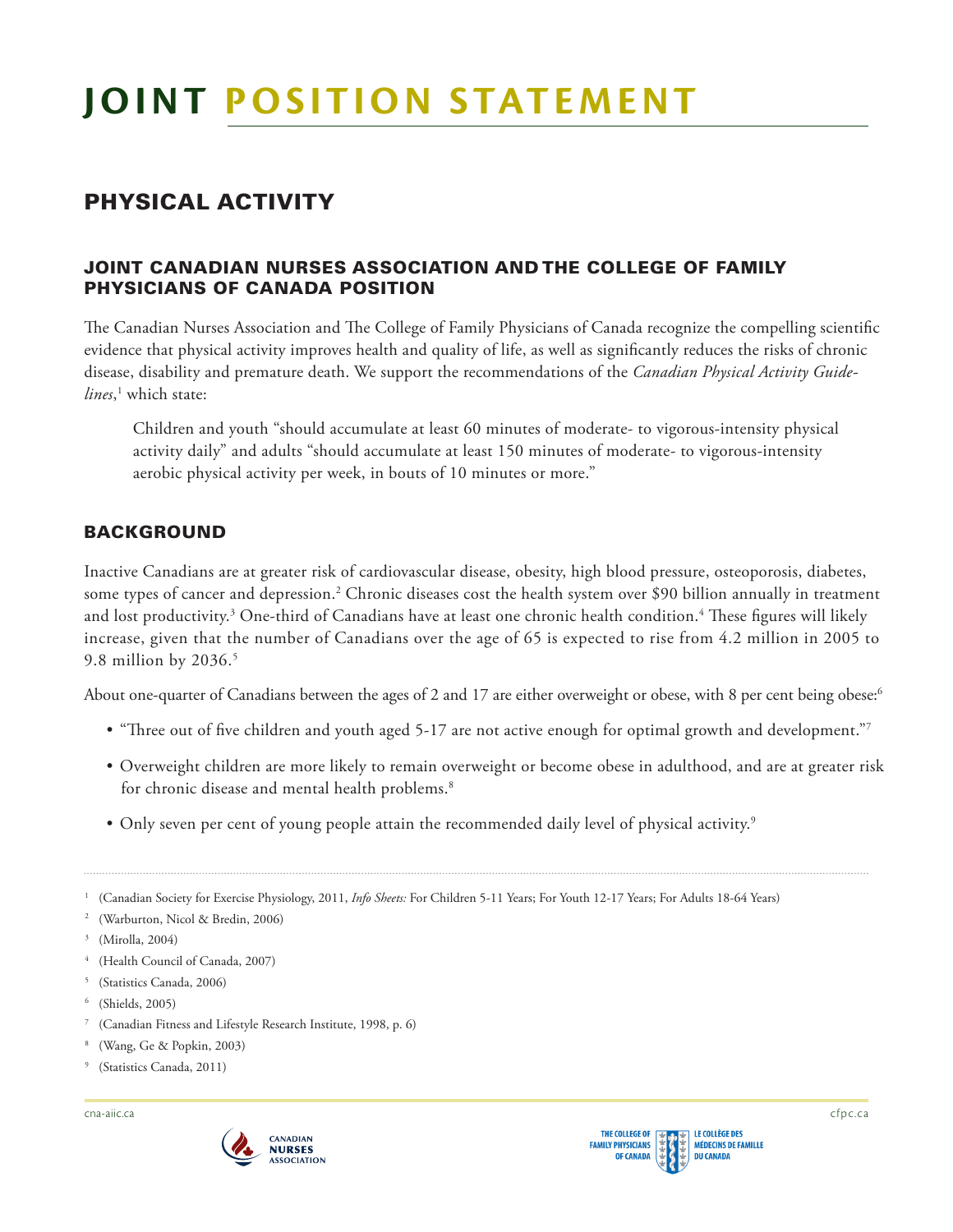Aboriginal Peoples demonstrate higher prevalence of being overweight and obese than the general Canadian [population.10](https://population.10) 

 Rates of obesity and being overweight among immigrants have been increasing steadily. It has been shown that immigrants who have lived in Canada for more than 30 years have a signifcantly greater prevalence rate for being overweight and obese (54.7 per cent) than the general population (45.3 per cent). $^{11}$ 

> *Approved by the CNA Board of Directors June 2011*

### **References:**

Canadian Fitness and Lifestyle Research Institute. (1998). *Physical activity monitor.* Ottawa: Author.

 Canadian Society for Exercise Physiology. (2011). *Canadian physical activity guidelines.* Ottawa: Author. Available from<http://www.csep.ca/english/view.asp?x=804>

 Health Council of Canada. (2007). *Why health care renewal matters: Learning from Canadians with chronic health conditions.* Toronto: Author. Available from [http://www.healthcouncilcanada.ca/docs/rpts/2007/outcomes2/](http://www.healthcouncilcanada.ca/docs/rpts/2007/outcomes2/Outcomes2FINAL.pdf)  [Outcomes2FINAL.pdf](http://www.healthcouncilcanada.ca/docs/rpts/2007/outcomes2/Outcomes2FINAL.pdf) 

Katzmarzyk, P. T. (2008). Obesity and physical activity among Aboriginal Canadians. *Obesity, 16*(1), 184-190.

Mirolla, M. (2004). *The cost of chronic disease in Canada.* Ottawa: Chronic Disease Prevention Alliance of Canada. Available from <http://www.gpiatlantic.org/pdf/health/chroniccanada.pdf>

 Perez, C. E. (2002). Health status and health behaviour among immigrants. *Supplement to Health Reports.*  (Statistics Canada, Catalogue 82-003-SIE, Vol. 13). Available from [http://www.statcan.ca/english/freepub/82-](http://www.statcan.ca/english/freepub/82-003-SIE/2002001/pdf/82-003-SIE2002001.pdf) [003-SIE/2002001/pdf/82-003-SIE2002001.pdf](http://www.statcan.ca/english/freepub/82-003-SIE/2002001/pdf/82-003-SIE2002001.pdf)

 Shields, M. (2005). *Measured obesity: Overweight Canadian children and adolescents.* (Statistics Canada, Catalogue no. 82-620-MWE2005001). Available from <http://www.statcan.gc.ca/pub/82-620-m/2005001/pdf/4193660-eng.pdf>

 Statistics Canada. (2006). *A portrait of seniors in Canada.* Catalogue no. 89-519-XIE. Ottawa: Author. Available from<http://www.statcan.gc.ca/pub/89-519-x/89-519-x2006001-eng.pdf>

 Statistics Canada. (2011, January). *Summary of key fndings: Physical activity of Canadian children and youth: Accelerometer results from the 2007 to 2009 Canadian Health Measures Survey.* Catalogue no. 82-0030X, Vol. 22, No. 1. Available from <http://www.statcan.gc.ca/pub/82-003-x/2011001/article/11397/summary-sommaire-eng.htm>

<sup>10 (</sup>Katzmarzyk, 2008)

<sup>11 (</sup>Perez, 2002)